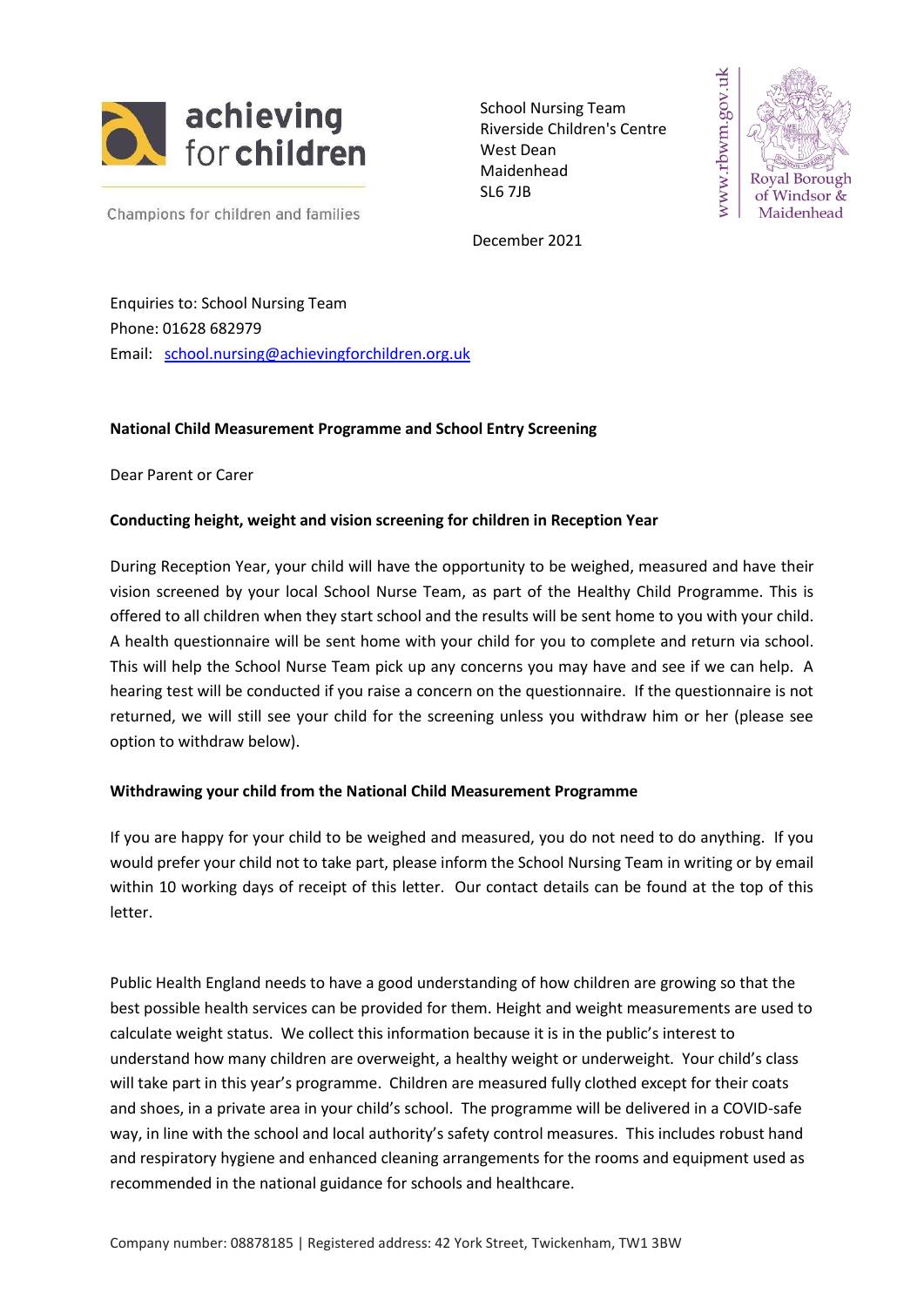The information collected by us includes your child's name, date of birth, gender, home address and postcode, NHS number and ethnicity. This information is needed because their age, gender, ethnicity and the place they live are known to affect their height and weight. Their name, date of birth and NHS number is needed to link your child's measurement to other information relating to your child.

All the data collected is also used for improving health, care and services through research and planning.

If your child falls out of the healthy weight range, you will receive a letter by post. This letter will contain information about healthy eating and being active. Parents or carers may be contacted by telephone to discuss these results.

All this information is treated confidentially and held securely. No individual measurements will be given to school staff or other children.

# **How the data is used**:

The information collected from all schools in the area will be gathered together and held securely by the Royal Borough of Windsor and Maidenhead.

All the information collected about your child will be sent by us to NHS Digital. NHS Digital is responsible for collecting data and information about health and care so that this can be used to monitor and improve the care provided to people across England.

The information collected about your child will also be shared by NHS Digital with Public Health England but in a de-personalised form only. This means Public Health England will not be able to identify your child. Public Health England is responsible for working to protect and improve the nation's health.

Both NHS Digital and Public Health England will use the information from the National Child Measurement Programme to better understand numbers and trends in child weight and body mass index (BMI). This helps with the planning of services to support healthy lifestyles in your area. No information will ever be published by NHS Digital or Public Health England that identifies your child.

De-personalised information from the National Child Measurement Programme may also be shared by NHS Digital with other organisations, such as universities. This is to help improve health, care and services through research and planning. This information cannot be used to identify your child, and NHS Digital only ever shares information for research with the approval of an independent group of experts.

# **Further information**

Further information about the National Child Measurement Programme can be found a[t](https://www.nhs.uk/live-well/healthy-weight/national-child-measurement-programme/) [https://www.nhs.uk/live-well/healthy-weight/national-child-measurement-programme](https://www.nhs.uk/live-well/healthy-weight/national-child-measurement-programme/)

Information and fun ideas to help your kids stay healthy can be found a[t](https://www.nhs.uk/change4life) <https://www.nhs.uk/change4life>